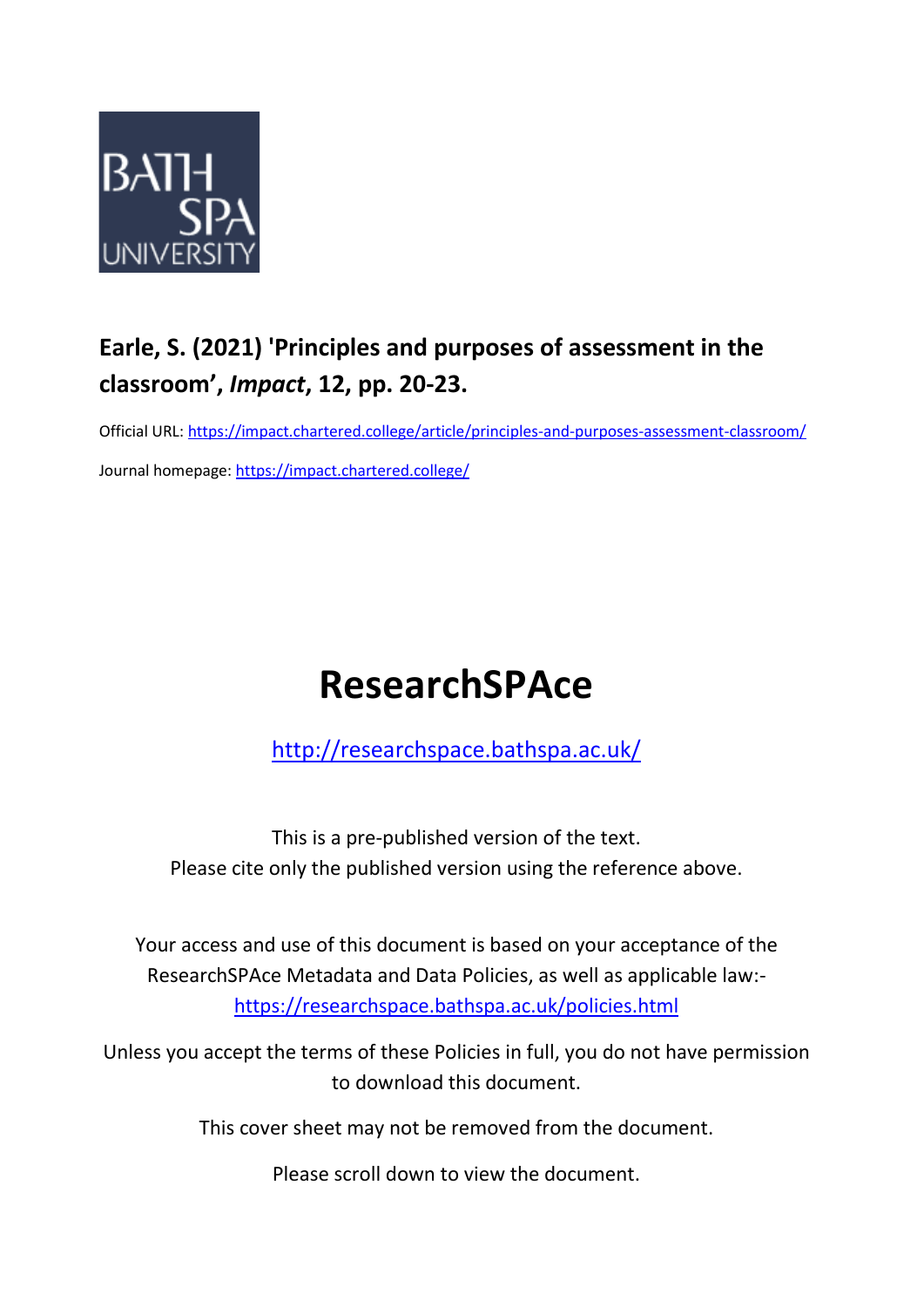# **Principles and purposes of assessment in the classroom**

## Sarah Earle, Bath Spa University

It might not always feel like it but, as teachers, we are constantly using assessment information to make decisions about what to say, what tasks to set and what to do with task outcomes. Every interaction with students is a potential assessment opportunity, in the sense that such interactions provide us with information about how learning is going, in order to help us to adapt our teaching.

Assessment influences school and classroom culture, impacts on pupil and teacher ideas about learning and determines what is taught and how. According to Stobart (2008, p. 1), 'Assessment does not objectively measure what is already there, but rather creates and shapes what is measured.'

The effective use of assessment provides both the means to identify whether students have succeeded and the information to help teachers to support those who have not yet 'got there'. This article will emphasise the *use* of assessment as we consider principles and purposes. It will explore formative and summative purposes to support meaningful use of assessment, and the principles of validity and reliability to inform decision-making.

# Formative and summative purposes

In its broadest sense, assessment is an integral part of teaching and includes 'the process of gathering, interpreting and using evidence to make judgements about students' achievements' (Harlen, 2007, p. 11). All interactions with students potentially provide information that could support teachers to make judgements. And students should be included as judgementmakers, involving them in the active monitoring of their own learning.

The purpose of assessment is often hard to define, with information being used by a range of people for a variety of reasons. An important classification concerns formative and summative purposes. It is important to note that it is the *use,* rather than the activity, that designates the categorisation, because the majority of tasks can be utilised for formative or summative purposes. For example, a multiple-choice quiz can be used formatively to diagnose gaps in understanding or summatively to check understanding at the end of a unit.

### Formative purpose in practice

Formative assessment concerns the ongoing classroom assessment practices that inform teaching. This could be something done at the beginning of a topic, to inform planning for the term, or it might be something done in lessons to check whether students need more time on a concept or whether they are ready to move on. In lessons, opportunities for formative assessment can benefit from consideration in advance – for example, deciding on key or 'hinge-point' questions or the focus for student recording.

Black and Wiliam (2009) identified the following aspects of formative assessment, which are considered in more detail by Wiliam (2018):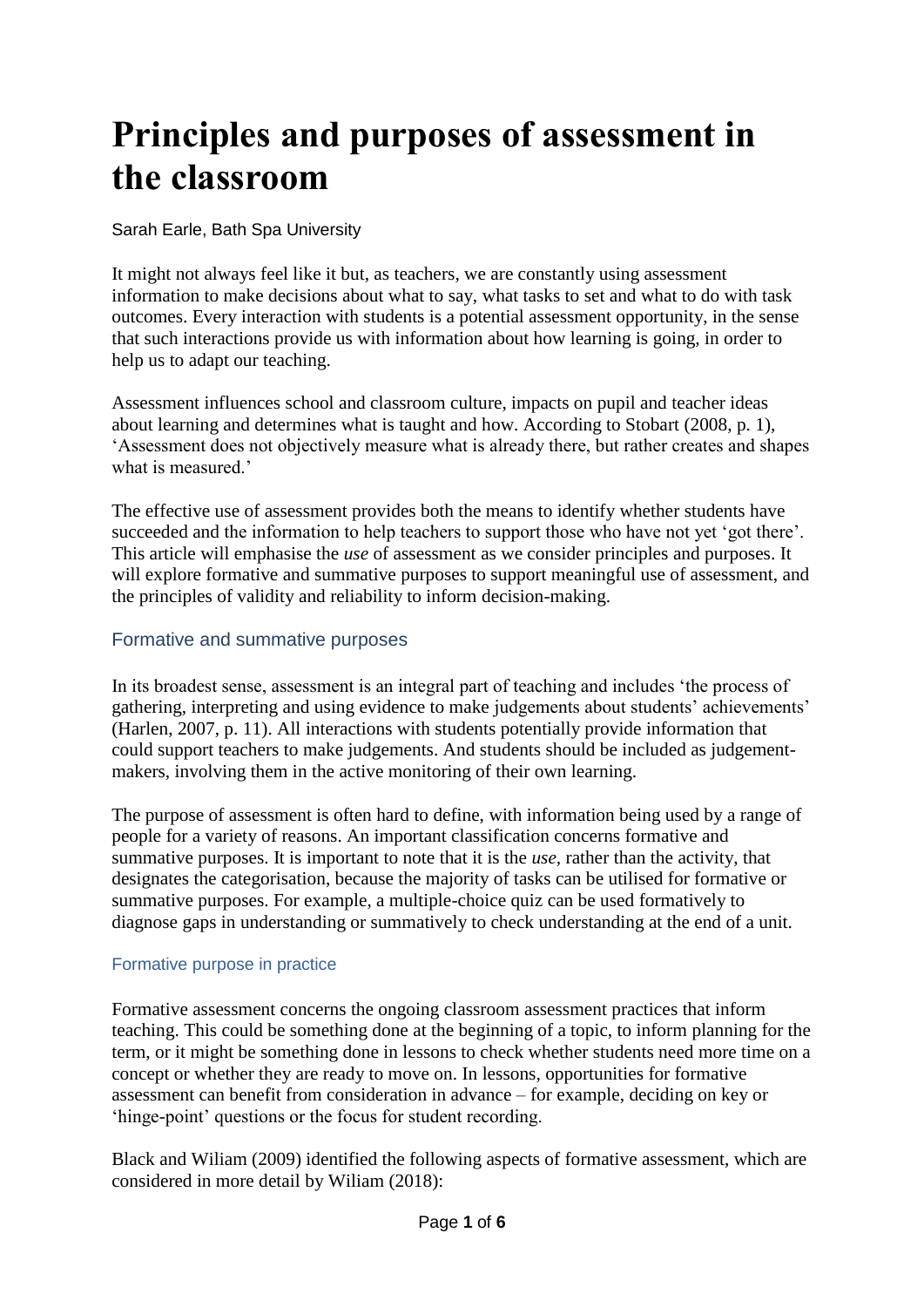- where the learner is going clarifying learning intentions and criteria for success
- where the learner is right now eliciting evidence of student understanding through questioning, discussion and other learning tasks
- how to get there providing feedback that moves the learner forward
- utilising peer and self-assessment.

These aspects could act as a guide for teachers to prompt reflection on classroom practice and help select which element could be the focus for professional development. For example, if a teacher finds that their questioning is not providing useful information about student understanding, then they may explore ways in which to increase the 'wait time' to provide the opportunity for more in-depth discussion and more detailed replies (Black et al., 2004). The aspects listed above are general principles rather than specifics for each lesson because formative assessment is not a list of strategies or a 'recipe' to follow; it requires ongoing reflection within and about the lesson. Responsive teachers should utilise their pedagogical content knowledge (PCK) to develop and refine interactions with their students to support learning.

Pupils give feedback about their learning in each verbal or written interaction. When you have identified a need, a gap or a misconception, then the key to formative assessment is to make sure that you do something with this information. For example, you might:

- ask the question in a different way to support understanding
- provide an additional explanation or demonstration
- make a note of a tricky concept to address in a later lesson
- identify those pupils who need some extra support in a particular area
- give verbal feedback to be acted upon in the lesson
- direct pupils to the agreed success criteria to support their self/peer assessment.

#### Summative purpose in practice

Summative assessment might be based on a 'snapshot' – an activity at a particular point in time, like an end-of-term test, or a summary that takes a range of information into account, like an end-of-key-stage teacher assessment (Earle, 2019). Utilising a wide range of information when drawing conclusions 'by looking at patterns of performance over a number of assessments' (DfE, 2019, p. 19) can help us to have more confidence in our judgements, because we are less likely to be focusing on results that are context- or task-dependent. Nevertheless, if all of the assessment tasks are drawn from the same pool, then we may still want to consider how much trust we place in our judgements. For example, written assessments for young children where many of the class cannot yet read fluently may only tell us about reading attainment, rather than knowledge of the topic.

Decisions about purposeful summative assessment should be directly related to the primary aim of reporting or summarising attainment. With this in mind, it is useful to consider the audience: who is the report or summary for? Identifying the audience will help to decide the amount of detail and the language used, since this will vary depending on whether the report is for a pupil, other staff (next teacher, head of department, etc), parents, etc. Nevertheless, assessment that has a primarily summative purpose can still be used in a formative way – for example, to identify gaps to inform the next term's planning. Teachers may use summative assessment information over a longer period of time to support the development of their practice or the school's curriculum.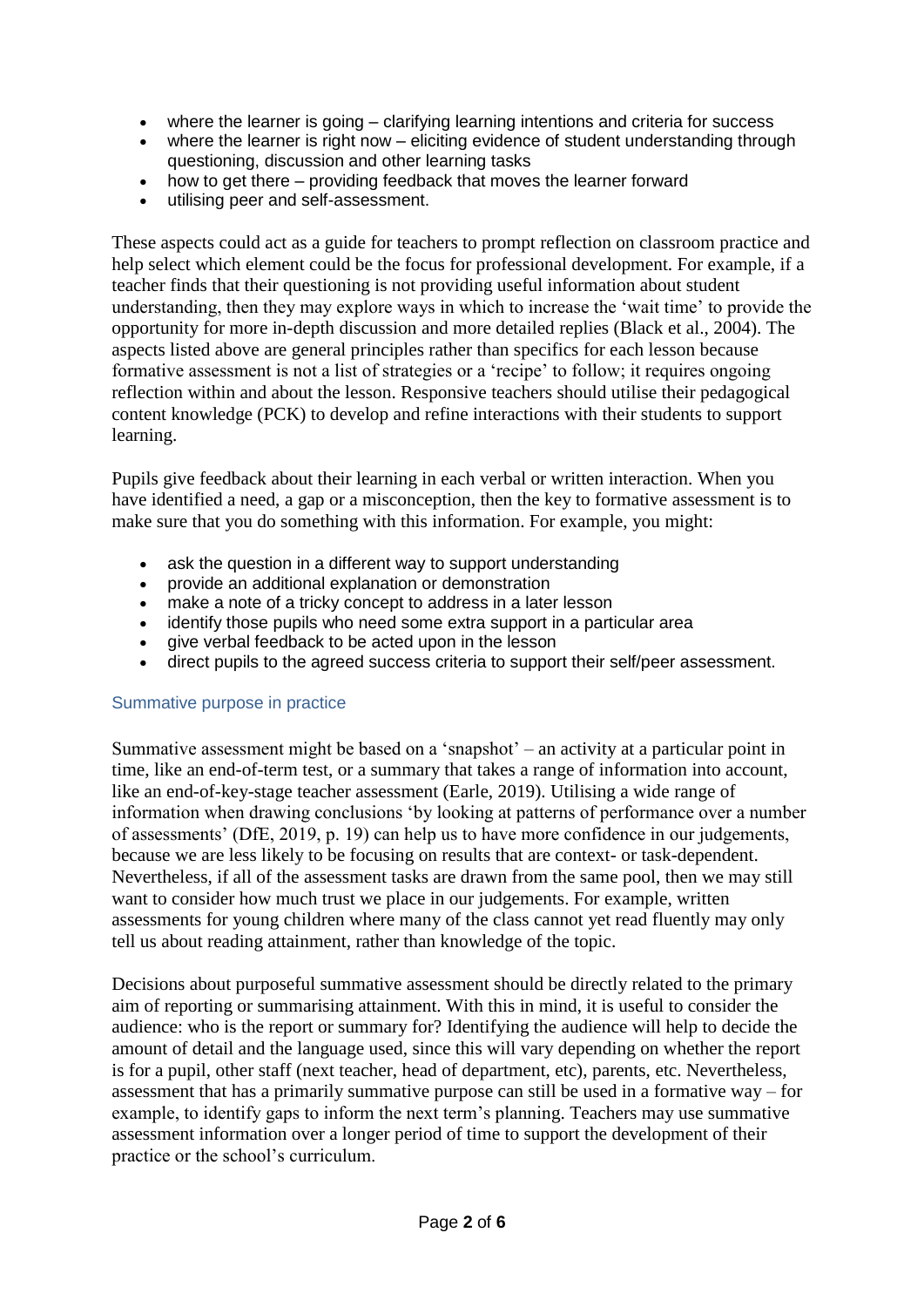The competing uses of assessment can place the teacher in a 'conflicted position' (Green and Oates, 2009, p. 233). Assessment for accountability may seemingly require a different approach to using assessment as part of the learning process. When feeling this 'conflict', a discussion with colleagues could be useful to clarify the purpose of the assessment. Teacher assessment literacy is an ongoing and developmental process (DeLuca et al., 2016) and such collaborative reflection can be useful for all colleagues.

# The principles of validity and reliability to inform your decision-making

When making decisions about what assessment task to do or what information to gather, a consideration of the principles of validity and reliability can be useful. Both validity and reliability can be examined in great depth; to keep our discussion focused on the classroom, a brief definition for each is presented here, before discussing each in turn:

- validity: whether an assessment is fit for purpose and actually assesses what we want it to – does it merit the inferences that we base on it?
- reliability: trust in accuracy or consistency of an assessment.

# **Validity**

Construct validity concerns how well the assessment samples the underlying skill, concept or subject (Stobart, 2009). When deciding on an assessment activity, it is important to consider what you would like to know: which knowledge, understanding or skills should be the focus? Recognising that an assessment activity can only sample a small part of the curriculum, it is worth confirming which part you are wanting to know about (not just the part that is easy to check!). This will help to decide whether the task is fit for your purpose (Green and Oates, 2009) and whether your inferences based on the results are justified. For example, a times tables test can support inferences about a child's recall of multiplication facts, but not about the child's attainment in mathematical problem-solving. Checking whether our inferences are justified helps to challenge our preconceived assumptions about our students. We all have preconceived assumptions, which help to make our teaching more manageable – we plan our lessons by second-guessing what students will be able to do – but assessment helps us to check whether they were in fact able to do it or not.

Two threats to validity are useful to consider when exploring the validity of assessment judgements. 'Construct underrepresentation' is the name given to issues of limited sampling of the subject, when the assessment is only focused on a small part of what you are interested in. For example, if only the decoding of words is assessed for reading, comprehension of the text will be underrepresented. To alleviate this threat, you need to either broaden the assessment information (broader task or utilising more tasks over time) or limit your inferences to more limited judgements about the sample assessed. The second threat to validity is 'construct irrelevance', whereby something gets in the way of the thing that you are trying to assess – for example, if the maths questions were too hard to read or marking is focused more on the neatness of the handwriting than the historical enquiry skills that were the focus for the assessment. Being very clear about the objective(s) being assessed helps to alleviate this threat to validity.

This discussion links to the question of whether the assessment is considering learning or merely performance – for example, has the pupil said the right word to get the mark, even if they have not understood it? One student supplying a correct answer for the class may be a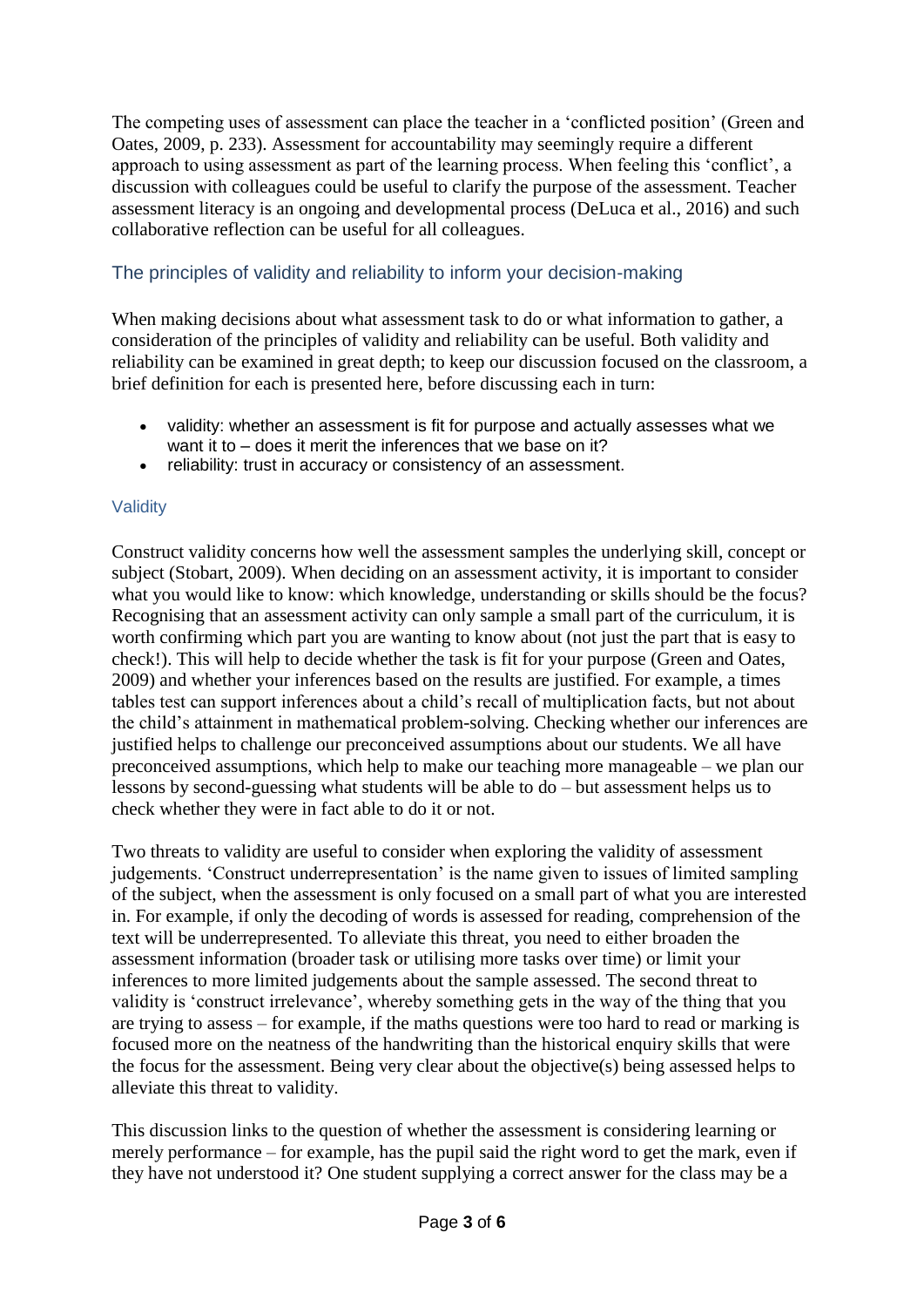'poor proxy for learning' (Coe, 2013, p. 12). We can only assess the behaviours that we see, so we are reliant on performance to a certain extent. However, by drawing on a range of information and by discussing and questioning further, we can be more confident in our judgements. For example, if pupils use the right word, does that mean that they understand? You may need to question further or ask them to explain. Do they need to 'say it' just once? You may need to ask them to demonstrate their learning on more than one occasion, e.g. revisiting the topic later in the term.

## **Reliability**

Reliability concerns the trust that we have in the accuracy or consistency of an assessment (Mansell et al., 2009) – for example, whether we would expect a similar result if we had asked the questions on a different day, or whether we trust the assessment enough to be able to compare between groups (if we need to). This is not just an afterthought; if we do not need to compare with other groups, in particular when we are using assessment formatively, then reliability is less of a concern. If the assessment is primarily about supporting students' learning, then sitting the task in comparable conditions, etc., is not a priority. Reliability should be more of a concern for assessments with a primarily summative purpose.

Reliability issues can be split into internal and external. Internal reliability concerns the task itself – for example, whether the wording of questions is clear enough to mean the same to everyone, since there may be terms that are reliant on previous knowledge, which could disadvantage some. External reliability concerns issues outside of the task, such as marker consistency, which concerns whether other markers agree with your judgement. In situations where it is important to reach agreement, lists of criteria or mark schemes might be developed. These can help markers to be consistent, but they may also narrow the indicators, to a point where the assessment is more about ticking boxes than student attainment. For example, Key Stage 2 English writing assessment tick lists arguably led to a focus on grammatical devices rather than coherent, purposeful writing, with new methods of 'comparative judgement' now being explored (for example, by [www.nomoremarking.com\)](http://www.nomoremarking.com/) as a holistic alternative to criteria lists.

Reliability can be strengthened by:

- clearly defined criteria, e.g. success criteria, mark schemes, National Curriculum or exam board objectives
- external materials in controlled conditions (if end-of-year/key stage assessments need to be compared across groups)
- standardisation, e.g. compare work to agree the standard
- moderation, which may include standardisation, but also includes broader discussions about what 'meeting' and progression look like.

A final point regarding validity and reliability is that they can appear to be at odds with each other: 'an assessment cannot have both high validity and high reliability' (Harlen, 2007, p. 23). It is not possible to have highly repeatable, standardised assessment that samples the whole of the subject. Reliability relies on narrowing the task to help markers agree, while validity depends on the opposite: as broad a sampling of the subject as possible. This can be seen as an 'inevitable trade-off' (Wiliam, 2003) or a balancing act (Earle, 2017). The aim is to be reliable enough for the purpose, hence the need to be clear about the purpose of the assessment. For example, for primarily formative assessment, the support of learning is more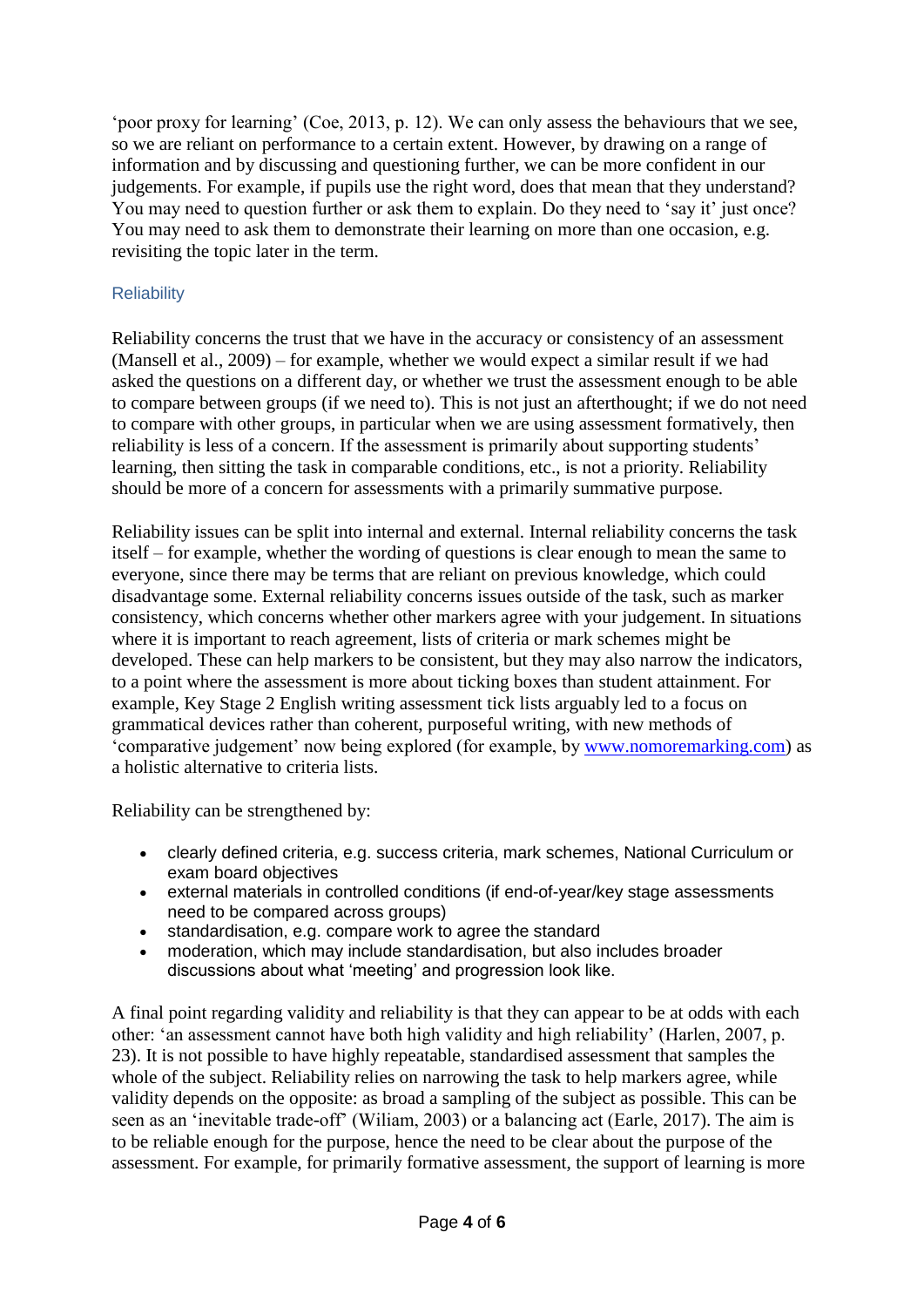important than standardised conditions, while a snapshot summative task for comparison across the cohort will need to address concerns of reliability.

# **Conclusion**

At first glance, it may appear that we just need to 'get on with it' when it comes to assessment, with statutory and school structures guiding practice. But as discussed in this article, assessment is an integral part of your teaching and you can make decisions about its implementation and use on a daily basis. Assessment needs to provide value and useful information, which can be put to use to impact the learning of individuals and cohorts. Pausing for reflection on assessment practice can help us to make assessment opportunities more fruitful and our teaching more responsive.

*This is a shortened version of a chapter in [The Early Career Framework Handbook,](http://my.chartered.college/publications) edited by the Chartered College of Teaching and published by SAGE.*